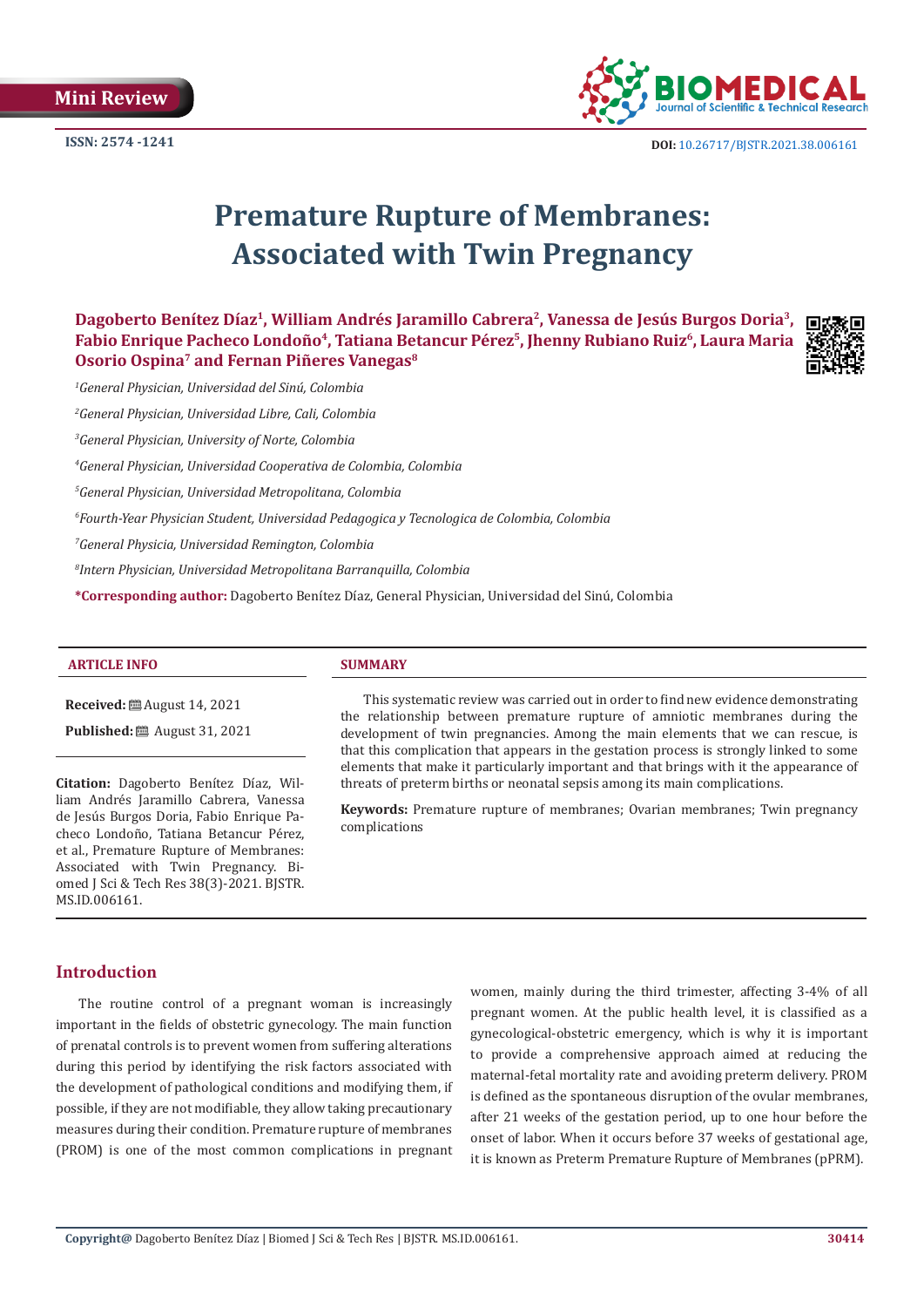The amniotic or ovular membranes appear in a strict maternalfetal relationship from 14-15 weeks and are the only barrier that exists in the third trimester between the external environment and the product, they have very important and particular functions such as protecting and containing amniotic fluid at adequate levels so that the pregnancy remains viable, in the case of a rupture the amniotic fluid begins to come out, causing oligohydramnios which in many cases can end in the termination of pregnancy, it also plays an important role in the electrolyte transport and exchange and decreases bacterial growth. Twin gestation is a condition constantly observed in our population, the recognition of recent evidence that relates twin gestation and the appearance of PROM allows the development of prevention strategies and necessary measures to prolong the gestation period and avoid preterm delivery.

# **Materials and Methods**

A bibliographic search was carried out that spanned from 2017 to 2021 in the databases PubMed, Elsevier, scielo, Update, Medline, national and international libraries. We use the following descriptors: premature rupture of membranes, premature delivery, twin pregnancy, premature labor. The data obtained oscillate between 16 and 60 records after the use of the different keywords. The search for articles was carried out in Spanish and English, it was limited by year of publication and studies between 2017 and 2021 were used. The main exclusion criteria were articles that had more than 5 years of publication.

#### **Results**

The cause of premature rupture of membranes at the limit of fetal viability (after 24 weeks of gestational age) is varied, having as risk factors cervical incompetence, the use of cerclage, tobacco consumption, history of preterm delivery and / or rupture of membranes in previous pregnancies, decreased body mass index, low socioeconomic status, presence of bleeding in the second and third trimesters, nutritional deficiencies, uterine over-attendance due to polyhydramnios or twin pregnancy. Localized infections in external components such as the cervix, or internal intrauterine structures can cause loss of continuity of the ovular membranes [1]. Twin pregnancy, defined as the gestation of two fetuses within the uterus, is associated with a higher probability of maternalfetal complications, a 3-fold higher risk of pre-eclampsia, preterm delivery, premature detachment of the placenta, pyelonephritis, postpartum hemorrhage, and premature rupture of membranes [2].

The cause of this obstetric-gynecological condition is unknown, but it is associated with multiple pathologies causing 25-30% of premature births, which is why it is considered the main cause of prematurity and maternal mortality. Over the years, findings have been mentioned in areas of rupture that show extremely altered

points of morphology: collagen II deficiency, edema with deposits of fibrinoid material, thinning of the trophoblastic and decidual layers and the development of contractions due to the presence of deposits. of prostaglandins E2 and F2, product of decidual cells and the presence of bacteria [3].

This prelude to a neonatal emergency brings severe consequences and complications such as: chorioamnionitis, neonatal sepsis due to colonization of microorganisms in the amniotic fluid, prematurity and even fetal death. It is characterized by having an affinity for women at the extremes of childbearing age, a prevalence in women with comorbidities and a significant history of abortions (spontaneous or induced), and high levels of morbidity and mortality due to prematurity in multiple or twin pregnancies [4]. The relationship between twin pregnancy and PROM has not been demonstrated, however it is related to an estimated incidence of 5-8% according to the WHO. Representing the premature rupture of membranes 3% in Newborns as a result of twin pregnancies and 12% of perinatal deaths [5].

As the incidence of twin pregnancy increases, there are numerous complications associated with perinatal morbidity and mortality. One of the factors that could possibly affect and impact the most is obesity; the elevated body mass index typical of twin pregnant women was associated with a higher risk of premature rupture of the membranes, associated with uterine over-attendance; myometrial distention increases myometrial contractility, releases prostaglandins, and positively regulates oxytocin receptors, which are involved in the cascade of events that have been identified in the development of PROM [6]. Through this thematic review, it was shown that premature rupture of membranes has a very significant incidence during the development of a twin pregnancy and implies a significant cause of perinatal morbidity and mortality. In order to cope with this problem, it is important to know the risk factors that predispose to this disease, as well as the possible complications that can develop depending on the management. The diagnosis is fundamentally clinical, which is why it is of the utmost importance to carry out an adequate clinical history that allows the patient's symptoms and signs to be concisely established and, depending on the case, complementary diagnostic tests can be added to help clarify the clinical picture if there are doubts [4-6].

#### **Discussion**

Over the past 25 years, the rates and numbers of twin and higher-order births in the United States have increased at an unprecedented rate [7]. As the incidence of twin pregnancy increases, it is also observed that both maternal and perinatal complications increase, associated with perinatal morbidity and mortality [8]. Currently, recent evidence is recognized that relates this obstetric circumstance with the appearance of premature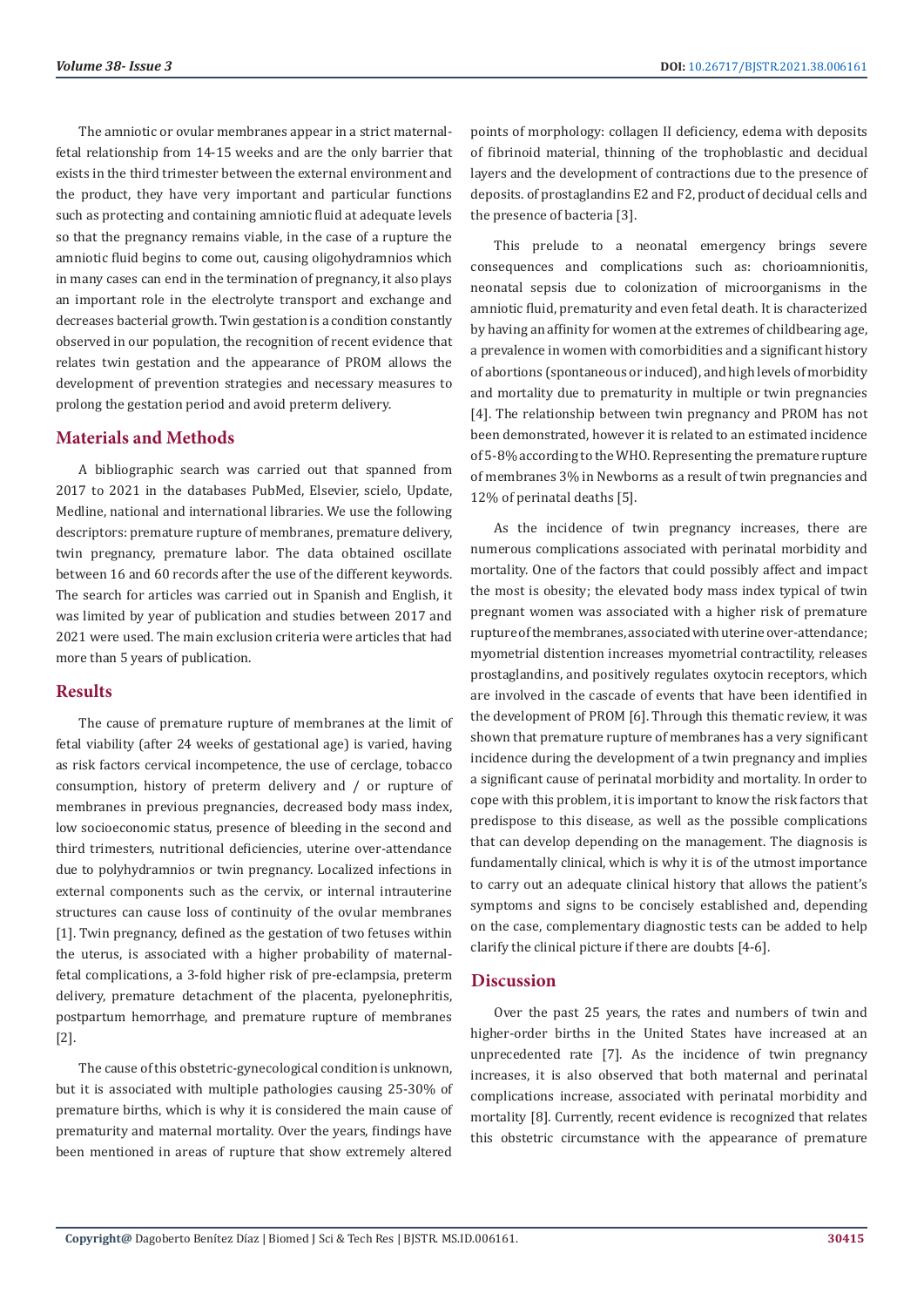rupture of membranes, so determining its association in our environment allows us to develop prevention strategies and adopt necessary measures with those pregnant women with a greater probability of developing rupture of the membranes. membranes with a reduction in the risk that this implies for the mother-fetus binomial.

Markus L et al. in Tanzania in 2013 who recognized the association between twin gestation and the risk of developing premature rupture of membranes, in a retrospective cohort study observing that the frequency of premature rupture of membranes was 11% in the exposed group. twin gestation and only 4% in the single gestation group ( $p < 0.05$ ) [9]. The study by Vogel J, et al in Brazil in 2014 who identified the association between twin gestation and the risk of developing premature rupture of membranes in 279,425 pregnancies, observing that the frequency of premature rupture of membranes was 9% in the exposed group and 3% in the unexposed group:  $(p < 0.05)$  [10]. Finally, it is worth highlighting what was found by Chiwanga E et al. in Tanzania in 2014 who recognized the influence of twin gestation regarding the appearance of obstetric morbidity, in a prospective cohort study in 1644 pregnancies, observing that the frequency of premature rupture of membranes was 4% in the exposed group and 1% in the non-expects group, (OR = 5.6; 95% CI: 4.2-7.4) [11].

# **Conclusion**

In twin pregnant women, the timely diagnosis of PROM is based on the constitution of a thorough medical history, physical examination with speculum, nitrazine test, crystallographic study and tests based on the determination of biomarkers. The recognition of social, economic, anatomophysiological and environmental risk factors, allow the adequate therapeutic approach. However, it is important to take into account the characteristics of each pregnant woman individually since, based on this, it will be decided on the schemes already established for the management of PROM and prolongation of pregnancy or timely termination of the pregnancy if none is viable. of the approaches.

Currently in Colombia two types of management are used for premature rupture of membranes: an active management that consists of the induction of labor and expectant management that consists of hospitalization for surveillance for a period of time the risk of infection, detachment of the placenta, understanding of the umbilical cord, check fetal well-being and labor. The early approach with antibiotics, corticosteroids, and magnesium sulfate continues to be the cornerstone in twin pregnancies in which pregnancy prolongation is feasible. At the moment, there is still a great need

to establish the relationship and exact cause of the appearance of premature rupture of membranes in twin pregnancies during the development of the third trimester to establish a protocol that reduces the rates of maternal-fetal morbidity and mortality.

Currently in Colombia two types of management are used for premature rupture of membranes: an active management that consists of the induction of labor and expectant management that consists of hospitalization for surveillance for a period of time the risk of infection, detachment of the placenta, understanding of the umbilical cord, check fetal well-being and labor. The early approach with antibiotics, corticosteroids, and magnesium sulfate continues to be the cornerstone in twin pregnancies in which pregnancy prolongation is feasible. At the moment, there is still a great need to establish the relationship and exact cause of the appearance of premature rupture of membranes in twin pregnancies during the development of the third trimester to establish a protocol that reduces the rates of maternal-fetal morbidity and mortality.

# **Competing Interests**

There was no competing interest among the authors.

#### **References**

- 1. Monge Acuña T (2017) Ruptura prematura de membrana. Revista Médica Sinergia 2: 3-6.
- 2. Meller D, Carducci D, Ceriani D (2018) Ruptura prematura de membranas en nacimientos de pretermino. Revista Argent Pediatrir 116: 575-581.
- 3. Alfredo ovalle S (2007) Y cols rev chil obstet ginecol 72.
- 4. [Loeb LJ, Kecia Gaither K, Woo KS, Mason TC \(2006\) Outcomes in](https://pubmed.ncbi.nlm.nih.gov/16866051/) [Gestations between. South Med J 99\(7\): 709-712.](https://pubmed.ncbi.nlm.nih.gov/16866051/)
- 5. Ramos-Uribe W (2020) Factores maternos de riesgo asociados a ruptura prematura de membranas. Rev méd panacea 9(1): 36-42.
- 6. [Kibel M, Barrett J, Tward C, Pittini A, Kahn M, et al. \(2017\) The natural](https://pubmed.ncbi.nlm.nih.gov/27550343/) [history of preterm premature rupture of membranes in twin pregnancies.](https://pubmed.ncbi.nlm.nih.gov/27550343/) [J Matern Fetal Neonatal Med. 3 de agosto de 30\(15\): 1829-1835.](https://pubmed.ncbi.nlm.nih.gov/27550343/)
- 7. Cunningham G, Mc Donald P, Gant N (2011) Williams Obstetricia 23a edición. Editorial: McGraw-Hill. Año PP. 859-885.
- 8. Dodd J, Crowther C (2012) Specialized antenatal clinics for women with a multiple pregnancy for improving maternal and infant outcomes. Cochrane Database Syst Rev 8: 23-28.
- 9. Markus L (2013) Maternal and perinatal outcome among multiple pregnancies delivering at Bugando Medical Centre and Sekou Toure Regional Hospital in Mwanza, Tanzania Tesis. Tanzania.
- 10. [Vogel J, Torloni M, Seuc A, Betrán A, Widmer M \(2013\) Maternal and](https://pubmed.ncbi.nlm.nih.gov/23936446/) [perinatal outcomes of twin pregnancy in 23 low-and middle-income](https://pubmed.ncbi.nlm.nih.gov/23936446/) [countries. PLoS One 8\(8\): 70-75.](https://pubmed.ncbi.nlm.nih.gov/23936446/)
- 11. Chiwanga E, Massenga G, Mlay P, Obure J, Mahande M (2014) Maternal outcome in multiple versus singleton pregnancies in Northern Tanzania: a registry-based case control study. Asian Pacific Journal of Reproduction 3(1): 46-52.